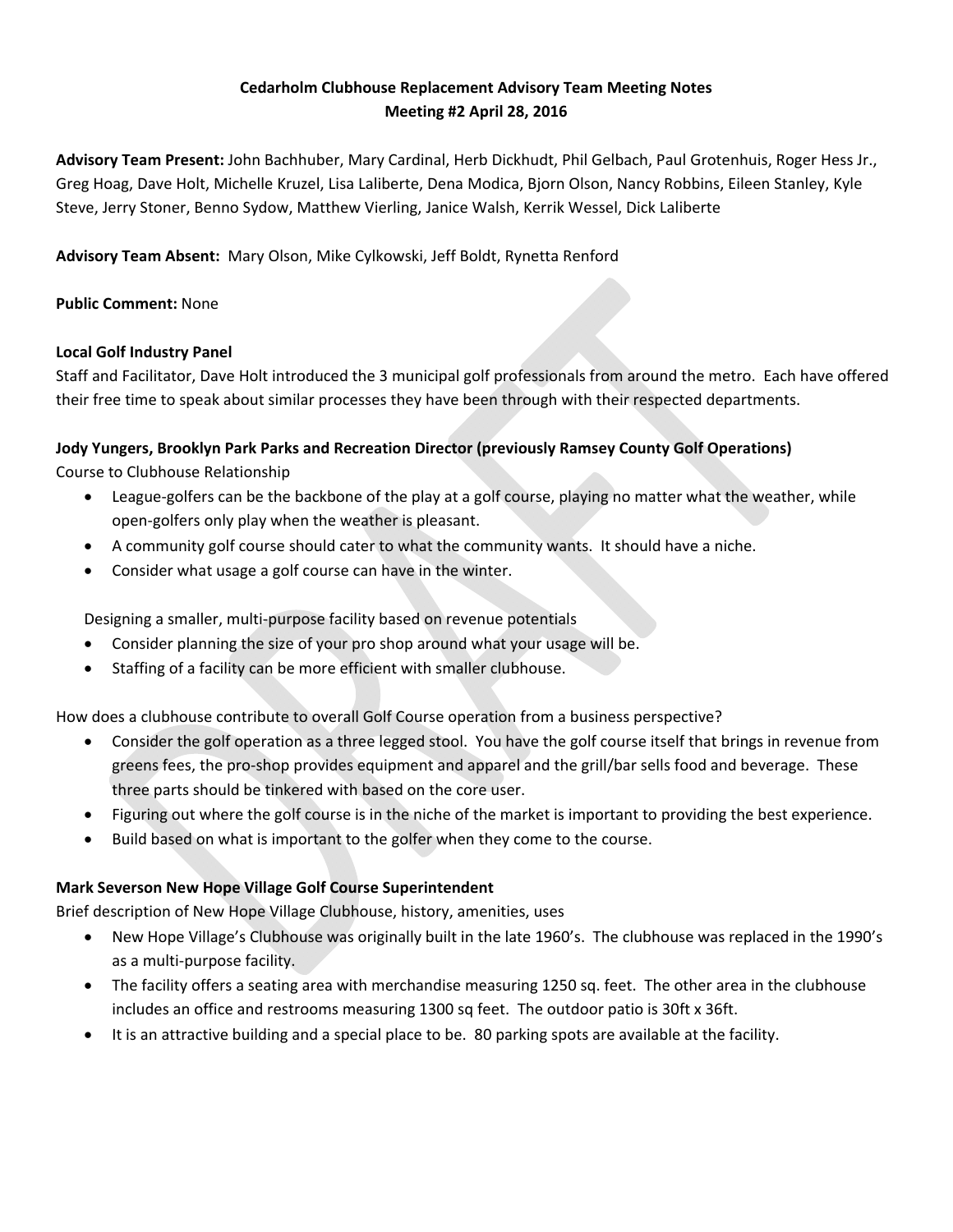The impact on golf operations when enhancements were made at New Hope Village Clubhouse

- Designed to be an efficient one person operation. The clerk can move from the till to the connected kitchen with ease.
- The kitchen has a 3 compartment sink and is open to caterers.
- In the winter of 2015, New Hope Village brought \$7,500 in through clubhouse rentals. The rental room has a capacity of 75. The rental area is separated for rentals to not effect golf operations.

Benefits/significance of a patio/deck on golf operations and clubhouse use

 Leagues enjoy the patio before and after their round. The covered picnic area can be very inviting for big events or gatherings. The covered patio is also used as rental space.

## **Jason Hicks New Brighton Parks and Recreation Assistant Director, Brightwood Hills Golf Course:**

Brief description of Brightwood Hills Clubhouse; history, amenities, uses

 Brightwood Hills Clubhouse was originally built in 1969. The city purchased Brightwood Hills in the 1970's. It has a similar course layout and is also a Par-3 9-hole. A new clubhouse was constructed in 2000. The clubhouse features open space and tons of windows. It was constructed on a hill to attract outside attention.

What was the impact Clubhouse improvements had on golf operations at Brightwood Hills?

- The open space within the clubhouse provides flexible setup for rentals. It is inconvenient to have rentals during the golf season as the two areas share clubhouse space. Rentals are delegated mostly to the winter time.
- The clubhouse has a basement featuring storage facilities. Local affiliates use these storage areas year round. 11 golf carts are also stored in the basement. An air exchange Is needed for gas carts.
- The open patio offers a place for cookouts and the parking lot was expanded slightly to fit capacity.

## **Follow up responses:**

- New Hope Village does not have a kitchen but has a cozy snack bar.
- Brightwood Hills and New Hope Village do not have locker rooms. Locker rooms are expensive, changing rooms offer similar amenities without the expense.
- Brightwood Hills has a 20 year revenue bond and are an enterprise fund.
- New Hope has a capital asset replacement plan. They were an enterprise fund 2015 but are changing to a general revenue fund.
- Brightwood Hills stores carts in a maintenance shed.
- New Hope Village stores carts below clubhouse in the basement.
- The city of New Brighton has a community center for rentals as well as the golf course.
- The city of New Hope has a rental room in their ice arena as well as the golf course.
- New Hope Village did not close their course when construction was in process. A trailer was brought in as a temporary shelter.
- There has been very little success with full menu and grill at most courses. A full liquor license can offer a secondary revenue source.
- Brookland golf course is no longer an enterprise fund. It is part of the community and considered a parks and recreation asset. Its expenses come out of the recreation revenue fund.
- Some things that the golf professionals would have done differently would have been to build a bigger clubhouse, provide more adequate bathroom space, add more windows and the installation of a fireplace.